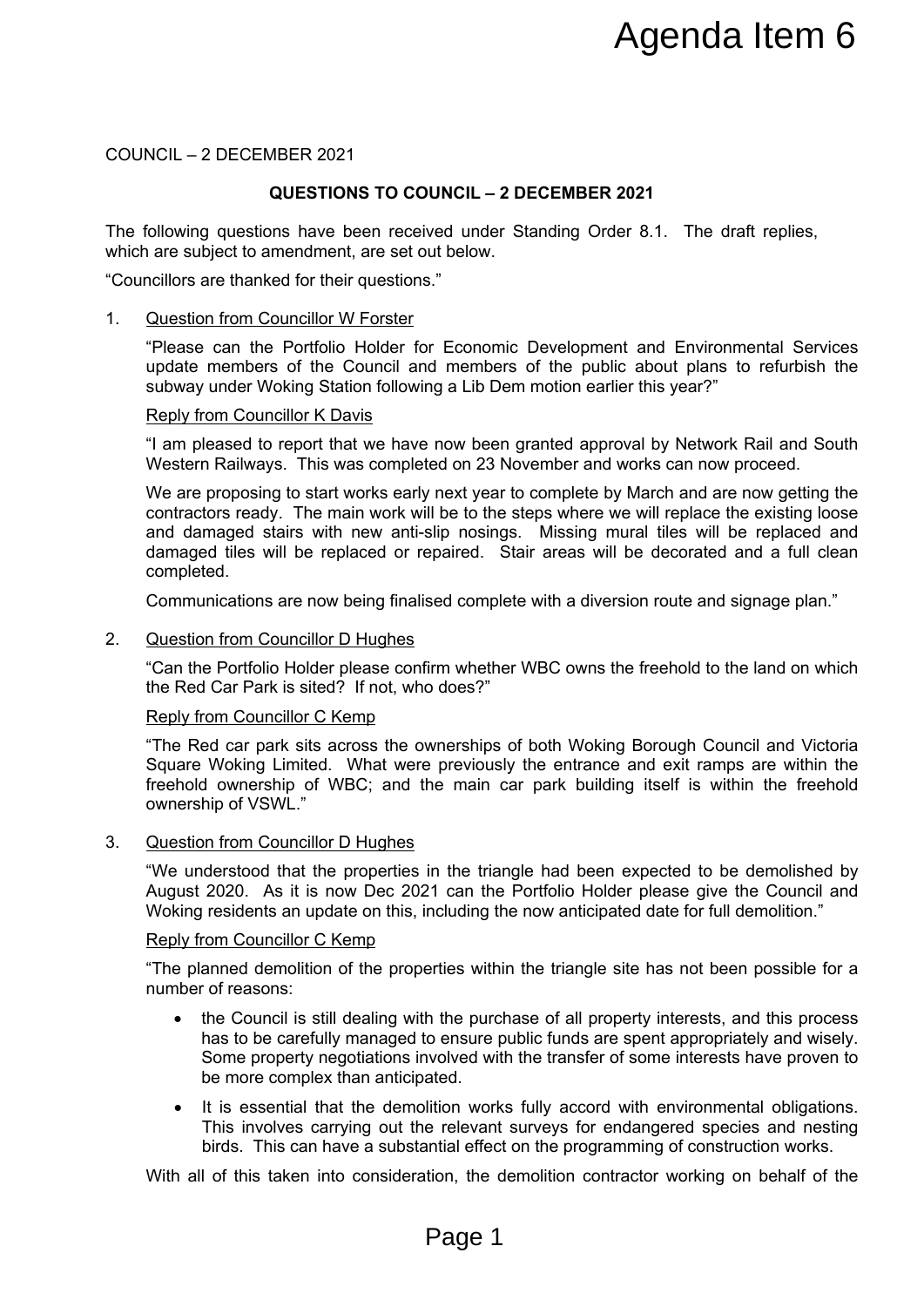Council has readjusted their original demolition programme. Once some of the key issues identified above have been resolved, expected to be early in the new year (2022), demolition works can continue on the properties currently owned by the Council. The remaining properties outside of Council ownership will continue through the compulsory purchase order process for the acquisition of the remaining property interests. The Council's HIF Oversight Panel receive a regular update on the progress of this element of the proposal."

## 4. Question from Councillor D Hughes

"The recent draft internal audit report into the HIF project provided an assurance flag of limited, i.e.' that 'significant weaknesses in the framework of governance, risk management and control such as that it could become inadequate or ineffective'.

This is an appalling indictment of the basic governance omissions that the auditors identified, including; omission of key risks in the risk register; no TOR; Formal contracts not finalised and no decisions log. This is to say the least disappointing as this is now 18 months after the Westfield report and the Gifty Edila report which flagged similar failings. We were assured that these governance omissions would not happen again, so the question is why is this the case?"

# Reply from Councillor C Kemp

"The aim of the scrutiny review of the HIF project was to add value to ensure that the project is focused on the delivery of outcomes that reflect the needs of and improve the outcomes for Woking communities. The review was to provide additional assurance for the project. It should be noted that although the report states that weaknesses and areas for improvement have been identified in the project governance it should also be noted that the same report highlights examples of areas where controls are operating reliably and lists elements of the control framework operating effectively, including regular governance meetings, and meetings with external stakeholders to manage external dependencies as well as risk registers being in place.

Council will note that the audit report which was considered by the Overview and Scrutiny Committee and presented to the Council's HIF Oversight Panel confirms that actions will be taken to improve on the current arrangements. The project team have prioritised this work. The project team has over the last 8 months worked to ensure that the project has a strong governance framework in place and welcomes the additional recommendations made via the audit report."

## 5. Question from Councillor D Hughes

*"Following a question regarding the reasons for losses on Thameswey shown in 2019 and 2020 accounts, the Executive was informed that the Thameswey Business Plans were all long term in nature, making losses to start with and moving to a profitable position over time as energy customers were connected and rents increased'.*

Can the Portfolio Holder give us a date when this Group of companies is anticipated to come to at least a break even, and then a profitable position?"

## Reply from Councillor S Ashall

"The Thameswey Group was established to assist in the delivery of the Council's strategic environmental, infrastructure and housing priorities. The individual Thameswey companies have long term business plans which are approved by the Council and include projects which address objectives which would not be delivered by private investment. The operating models for each project and company break even over different timescales. Thameswey Energy is currently forecast to break even on an annual basis from 2038 reflecting the recent investment in the new Poole Road energy centre. Thameswey Central Milton Keynes breaks even from 2043. The Thameswey Housing model, which includes the investment in the Sheerwater Regeneration approved by the Council in February 2020, moves to a break even position from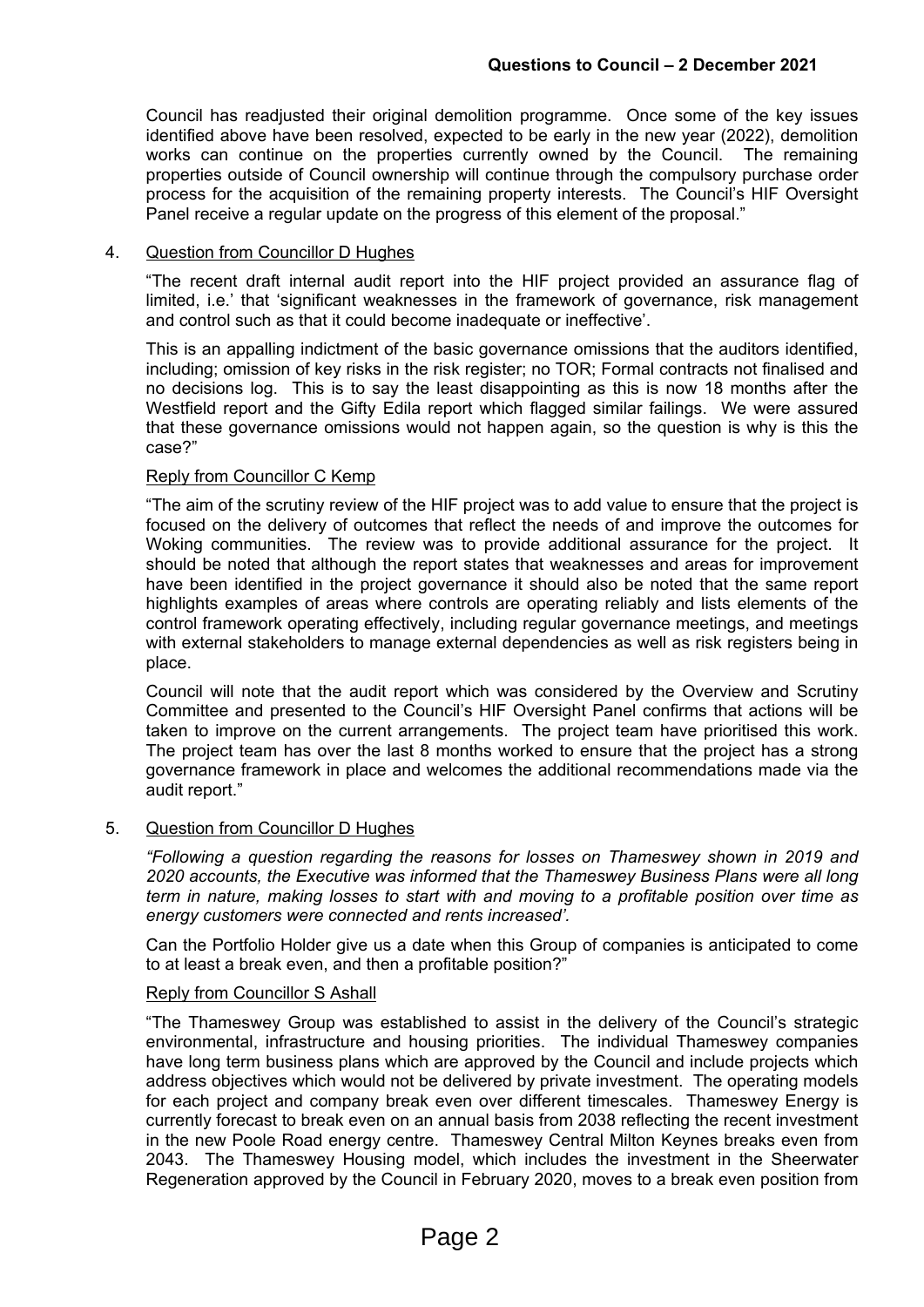2042."

# 6. Question from Councillor A-M Barker

"What process should residents be following if their green waste is not collected during the current 2 week collection period?"

## Reply from Councillor K Davis

"The crew should come on your usual collection day, so please put your bin out by 6am. If your garden waste bin isn't emptied that day, non-collected roads are being prioritised the next day so please leave your bin out for the crew to collect it. If the bin isn't collected on the second day, please report it as a missed collection <https://www.jointwastesolutions.org/report/report-a-missed-collection/> and leave your bin out for the crew to return.

Officers are keeping track of non-collected roads and resources have been allocated to work Saturday as a contingency in order to complete all collections including non-collected roads and missed bins.

Please continue to check [jointwastesolutions.org](https://www.jointwastesolutions.org/) where daily updates are provided."

# 7. Question from Councillor A-M Barker

"What is the realistic timeline for work to be completed to make the Hilton Hotel safe and enable Victoria Way to be re-opened?"

## Reply from Councillor A Azad

"Sir Robert McAlpine (SRM) are programming the works to continue to the end of January 2022, however this is dependent upon weather conditions onsite."

8. Question from Councillor A-M Barker

"How many residents have attended the CEO and Leader run consultation sessions to date, by event?"

# Reply from Councillor A Azad

"The conversation at each of the engagement events has provided invaluable input into the Corporate Strategy that will be agreed by Council in February 2022. Face-to-face events such as these form part of our comprehensive engagement programme, including new online Civic space, Woking Community Forum, where over 800 residents have shared views through an online survey. We have also created a Residents' Panel which over 750 residents have joined to take part in engagement on matters such as the Town Centre master plan. This is not a one off exercise, it is the start of an ongoing commitment. We will continue to get feedback from residents through our online Community Forum and further face-to-face engagement sessions next year.

I am pleased to confirm that over 100 locally engaged residents have attended in person our community roadshows so far. Residents that attended these events had the opportunity to raise with me and senior officers from the Council the key local issues that concern them and would like to see addressed over the next five years. Overall, feedback from residents about the sessions has been positive, with 89% of attendees stating they were pleased they came and had the chance to have their say, whilst 94% stated they would attend future roadshows.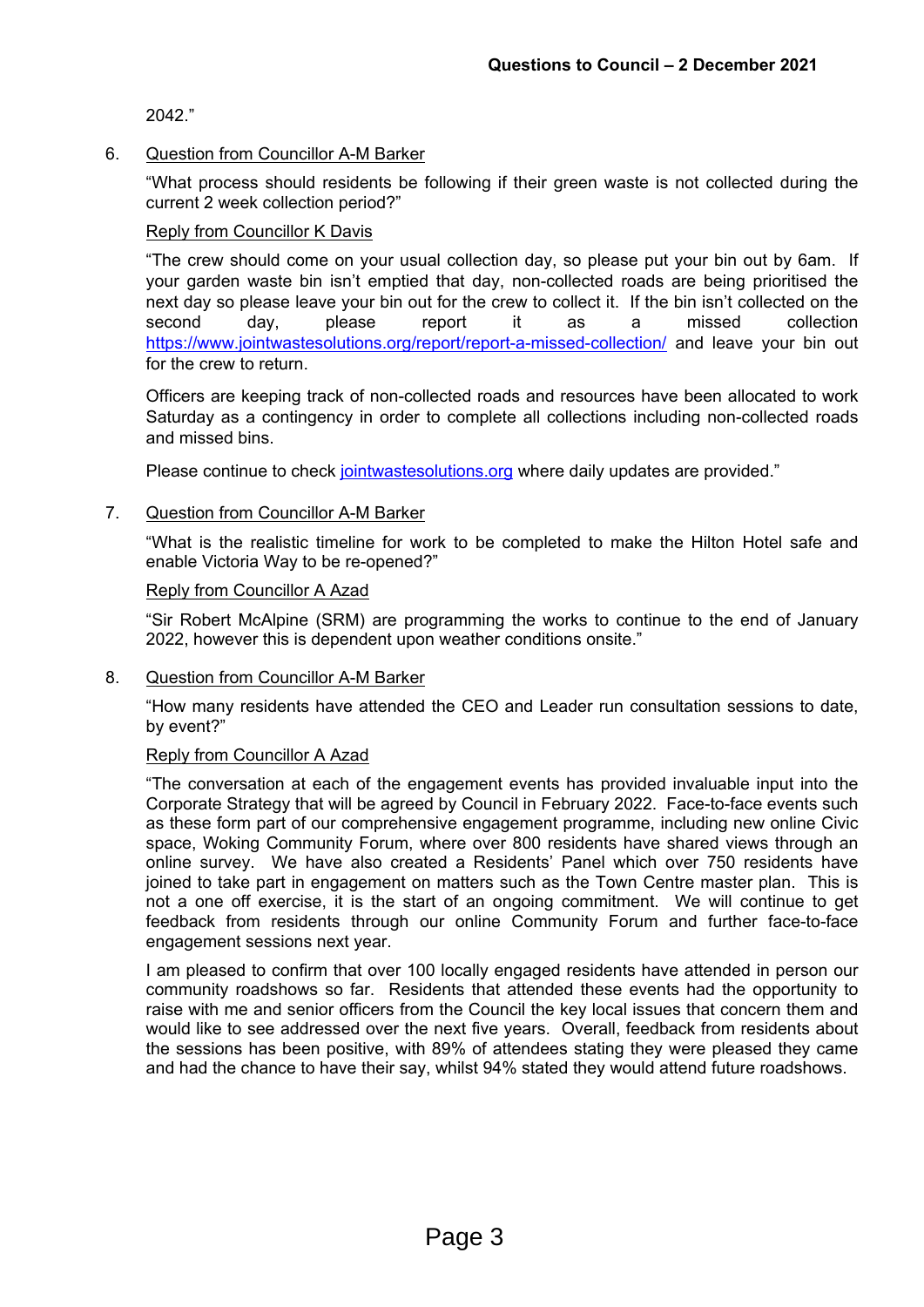|                                                          | <b>Attendees</b> |
|----------------------------------------------------------|------------------|
| Holy Trinity Church, Knaphill (Tuesday 21 October)       | 16               |
| Scout Hall, Hoe Valley (Tuesday 26 October)              | 12               |
| Parkview, Canalside (Wednesday 3 November)               | 19               |
| Council Chamber, Woking Town Centre (Monday 15 November) | 27               |
| St Mary's, Byfleet (Monday 29 November)                  | 30               |
| The Lightbox, Woking Town Centre (Thursday 2 December)   | 20               |
| St Andrew's Church, Goldsworth Park (Monday 6 December)  |                  |

## 9. Question from Councillor A Kirby

"Can the Leader reassure Members and residents that the main contractor for the construction of Victoria Square, Sir Robert McAlpine will be responsible for bearing (or passing on to subcontractors) the additional costs of the cladding dangers that have recently emerged?"

## Reply from Councillor A Azad

"Yes."

## 10. Question from Councillor A Kirby

"How does Council intend to further its opposition to cuts to our local train services, beyond the recent Network Rail consultation stage? Even in the mid-range 'Medium' post-Covid-19 scenario there is an expected increase of eight additional trains per hour. However current plans by South Western Railway amount to proposed 13% cuts to peak services into London and 14% cuts to off peak services. In addition, Woking is set to lose direct trains to Bristol and Bath entirely just next month. How does Council policy currently aim to further these objections or make constructive suggestions for change – given the potential economic, social and sustainability implications for Woking Borough?"

## Reply from Councillor C Kemp

"South Western Railways recently published its December 2022 timetable for consultation, which the Council responded to express its concern about any reduction in the frequency of service provision to the Suburban routes to London Waterloo and the Mainline routes to destinations such as Southampton, Exeter St Davis and Portsmouth. The relationship between the economic and transport strategies of the Council with rail service to and from Woking was robustly highlighted in the Council's response. South Western Railways is yet to publish its response to the representations that it received. Officers will study the response when it is published and advise Members accordingly on the outcome.

Whilst the Council is waiting for South Western Railways' response to the consultation, the Director of Planning shall write to South Western Railways to reiterate the Council's objection to the reduction of the frequency of services to and from Woking, taking into account any new information that might have emerged since the Council submitted its response to the original consultation."

#### 11. Question from Councillor A Kirby

"Given the importance of competitive procurement, has the Council recently decided any dispensations to standard procurement policy as set out in the principles of the Public Contract Regulations 2015? Put another way, has the Council always followed competitive tenders where these regulations would require that practice?"

#### Reply from Councillor A Azad

"The Council has a procurement officer that advises the Council and provides the professional input into procurement activity. In addition we have a clear set of procurement policies and practice that is compliant with the legal framework, best practice and the Council's Contract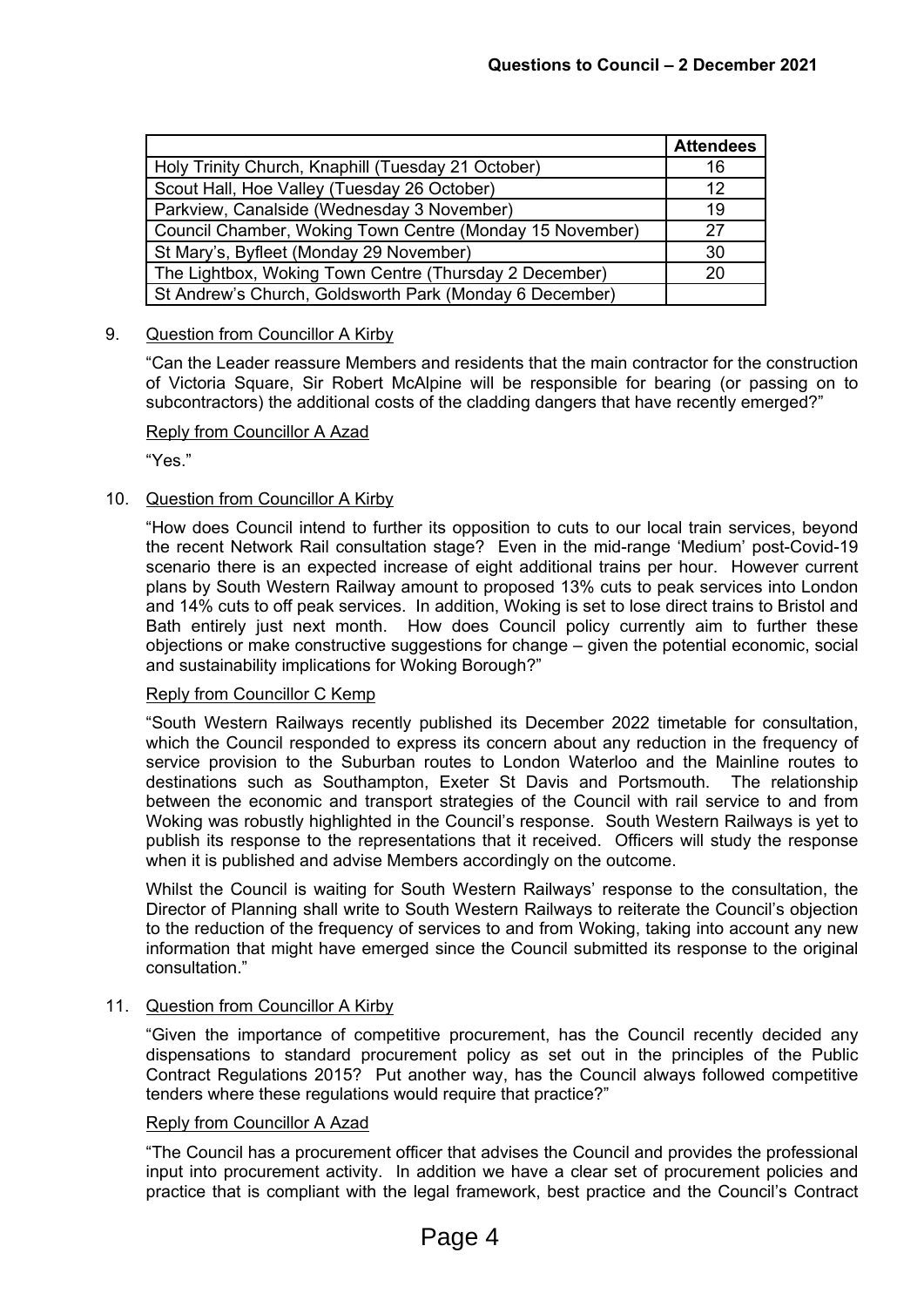Standing Orders. In recognition of its importance, procurement has been highlighted as a key strategic area for consideration within the Council's Fit for the Future programme.

The Council recognises the importance of procurement. It ensures the effective use of public funds while safeguarding the public's interest in an open, inclusive and transparent environment which ultimately helps the Council attain overall best value for money."

#### 12. Question from Councillor A Kirby

"Given new requests for additional lending to safeguard the Council's existing borrowing to Greenfield School, would the Leader and Executive have done anything differently in agreeing the original lending to the school?"

#### Reply from Councillor A Azad

"The loan to Greenfield School was provided to facilitate the move to a bigger site enabling the school to grow, providing additional school places for the Borough. This has been a success with the school now accommodating 334 children, compared to 216 when they left the Brooklyn Road site, with an application submitted to the Department for Education to increase maximum numbers from 350 to 406.

267 of these children live in the Borough, 80% of the total. Whilst there have been issues with the construction project as reported to the Executive earlier this month, the objectives of the original lending have been met and the School has been able to substantially extend the service it delivers to local families. Going forward the Council's Strategic Asset Manager will monitor progress on the project until completion of the building extension."

#### 13. Question from Councillor J Sanderson

"Please can the Portfolio Holder provide a breakdown by month of the financial support given by the Council to Freedom Leisure (whether in direct grants or loans) since the start of the pandemic."

# Reply from Councillor C Kemp

"In a similar approach taken by many Local Authorities, the Council has supported Freedom Leisure through the pandemic, recognising the severe impact of the lockdowns on the leisure sector and the importance of the business survival to the future provision of leisure facilities in Woking addressing the Council's Health and Wellbeing priorities. The support has been through direct financial contributions towards operating costs and in addition the Council has received no management fee during this period. The Council has also administered Business Grants on behalf of the government which have provided further support towards the net cost of operating the leisure facilities. The table below sets out the payments which have been made since the start of the pandemic by month. The Council has received £183,214 through the National Leisure Recovery Fund towards these costs. The management fee was forecast to be £690k for 2020/21, however the government Sales, Fees and Charges Scheme provided compensation for approximately 70% of this loss. It is expected that the facilities will break even in the new year requiring no further support towards operating costs and moving towards a position where the management fee income can resume. No payments have yet been made for July 2021 onwards.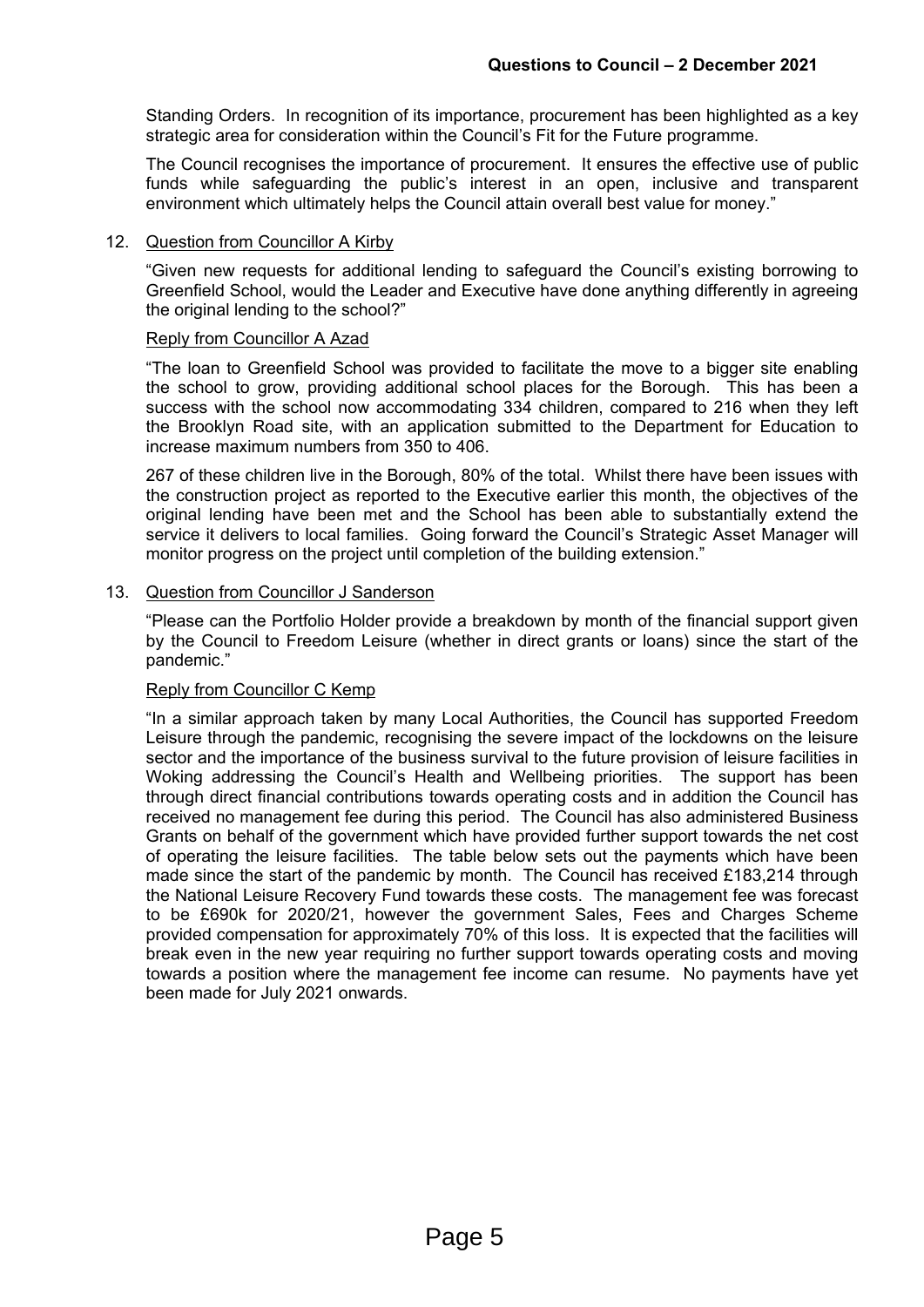| <b>FREEDOM LEISURE SUPPORT</b> |                          |                    |                          |                          |                          |
|--------------------------------|--------------------------|--------------------|--------------------------|--------------------------|--------------------------|
| 2020/21                        | <b>STAFFING</b>          | <b>OPERATIONAL</b> | <b>MOBILISATION</b>      | <b>GRANTS</b>            | <b>TOTAL</b>             |
| April                          | 306,807                  | 93,797             | $\overline{\phantom{a}}$ | 20,000                   | 420,604                  |
| May                            | 102,275                  | 72,693             |                          |                          | 174,968                  |
| June                           | 72,511                   | 72,693             | 37,256                   |                          | 182,460                  |
| July                           | 64,751                   | 72,693             | $\overline{\phantom{a}}$ |                          | 137,444                  |
| August                         | $\overline{\phantom{a}}$ | 23,735             | $\overline{\phantom{a}}$ |                          | 23,735                   |
| September                      | $\overline{\phantom{a}}$ | 30,820             | $\overline{\phantom{a}}$ |                          | 30,820                   |
| October                        | $\overline{\phantom{a}}$ | 47,979             | $\overline{\phantom{a}}$ |                          | 47,979                   |
| November                       | $\overline{\phantom{a}}$ | 99,003             | $\overline{\phantom{a}}$ |                          | 99,003                   |
| December                       | $\overline{\phantom{a}}$ |                    | $\overline{\phantom{a}}$ | 8,668                    | 8,668                    |
| January                        | $\overline{\phantom{a}}$ |                    | $\overline{\phantom{a}}$ | 28,943                   | 28,943                   |
| February                       | $\overline{\phantom{a}}$ |                    | $\overline{\phantom{a}}$ | 15,321                   | 15,321                   |
| March                          | $\overline{\phantom{a}}$ | 330,000            | $\overline{\phantom{a}}$ | 13,620                   | 343,620                  |
|                                |                          |                    |                          |                          |                          |
|                                | 546,344                  | 843,413            | 37,256                   | 86,553                   | 1,513,566                |
| 2021/22                        |                          |                    |                          |                          |                          |
| April                          | $\overline{\phantom{a}}$ | 112,868            | $\overline{\phantom{a}}$ | $\overline{\phantom{a}}$ | 112,868                  |
| May                            |                          |                    |                          |                          | $\overline{\phantom{a}}$ |
| June                           |                          |                    |                          |                          | $\overline{\phantom{a}}$ |
| July                           |                          |                    |                          |                          | $\overline{\phantom{a}}$ |
| August                         |                          |                    |                          |                          | $\overline{\phantom{a}}$ |
| September                      |                          |                    |                          |                          | $\overline{\phantom{a}}$ |
| October                        |                          |                    |                          |                          | $\overline{\phantom{a}}$ |
| November                       |                          |                    |                          |                          | $\overline{\phantom{a}}$ |
| December                       |                          |                    |                          |                          | $\overline{\phantom{a}}$ |
| January                        |                          |                    |                          |                          | $\overline{\phantom{a}}$ |
| February                       |                          |                    |                          |                          | $\overline{\phantom{a}}$ |
| March                          |                          |                    |                          |                          |                          |
|                                |                          |                    |                          |                          | 1,626,434                |

## 14. Question from Councillor J Brown

"As the British Sign Language Bill makes its way through Parliament, will the Leader of the Council confirm what measures the Council currently has to make BSL available to residents who wish to access its services?"

## Reply from Councillor A Azad

"The Council wishes to ensure that its services are accessible to all residents within the Borough and that residents who use BSL are fully engaged in daily and public life. The Council will arrange a BSL interpreter, upon request, for those residents who could not otherwise access our services."

## 15. Question from Councillor S Dorsett

"Will the Portfolio Holder confirm that the first social units in the Sheerwater development have now been advertised on the Council's Choice Based Lettings system?"

## Reply from Councillor D Harlow

"I am delighted to confirm that all of the new social rented townhouses and apartments at Murray Place have been advertised on Choice-Based Lettings and have understandably been very popular with housing applicants. Having visited Murray Place myself, the high quality of the apartments and the amazing podium garden is truly something for the Council and Thameswey to be proud of. Priority has gone to residents living in the Sheerwater regeneration area in line with the Community Charter and I'm pleased to say that 11 households have already moved into these fabulous new affordable homes."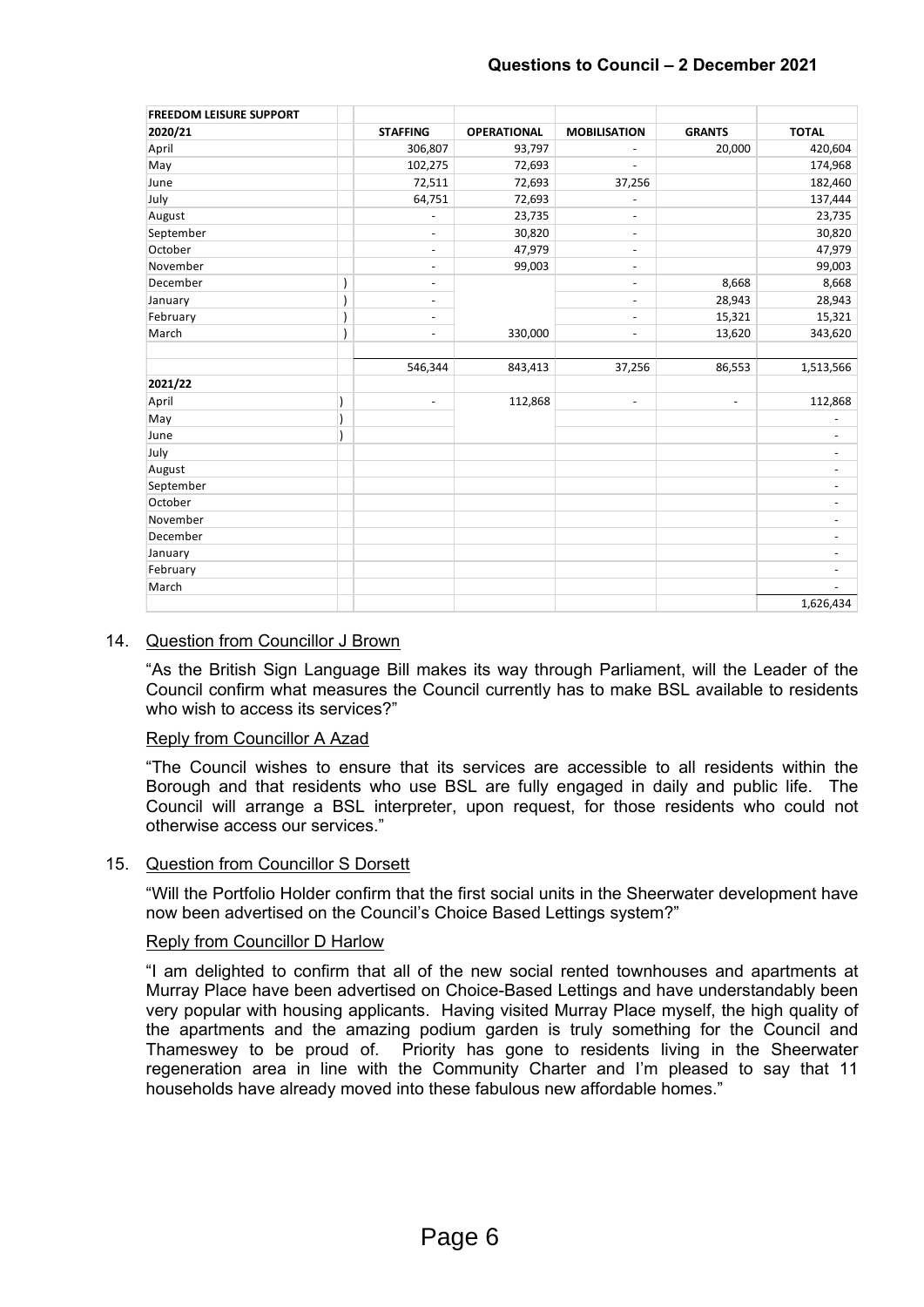# 16. Question from Councillor R Mohammed

"Could the Portfolio Holder provide an update on Hale End Court following its official opening?"

# Reply from Councillor D Harlow

"I am really pleased that we were able to take handover of Hale End Court last month and that the Mayor officially opened this fantastic scheme last weekend. Lettings have been phased, but 23 flats are now occupied with the majority of the remaining apartments now under offer. The feedback from residents has been extremely positive and there is already a buzz about the place. I would like to extend my thanks to Willmott Dixon, their professional advisers and all the officers involved in delivering such a high-end development, along with Homes England who helped to fund the scheme. I am proud of the exceptional facilities that we are able to offer our older and more vulnerable residents at Hale End Court and Brockhill."

## 17. Question from Councillor D Roberts

"The Sunday Times, in an article 'How councils blew £200m of local taxpayers' money on property speculation (31 Oct 2021), reported that Woking holds the second most outsized commercial portfolio nationally (at £330m) and was identified, in a chart labelled 'Council's Property Woes', as having the largest decline in investment property value (between 2019 and 2021) nationally.

Given the size of the Council's property portfolio what approach has the Council been taking to ensure that the portfolio is resilient and is it reviewing this approach considering accelerated change in behaviours to working from home and online shopping?"

#### Reply from Councillor A Azad

"WBC has strength in a range of property types: the portfolio is well distributed across retail, industrial and offices categories. The success of a portfolio is shown by its ability to weather recessions over the longer term rather than the short term. The level of vacant property is relatively low; with no vacant industrial space, very few empty retail units, and some 19% of office space, mostly accounted for by two properties.

Additionally, the increase in "work-from-home" activity may help Woking as larger central London companies seek satellite offices to provide hubs for their staff to visit rather than travel into the city. WBC's stock of offices generally benefits from small to medium sized floor plates and is well placed to capture future changes in demand. The only qualification here is that premises need to be made attractive and up-to-date, providing the high specification sought by prospective tenants. It is essential that in a competitive market that we ensure that our offering is of a good standard. Using dilapidations monies (paid to the landlord on vacating a building to restore it to its original let condition) from leaving tenants is one way in which this might be achieved.

Throughout the Covid pandemic we have striven to ensure that property portfolio remains resilient. The Council agreed two Covid Rental Strategies (in 2020 and 2021) which have enabled us to support tenants in line with the provisions set out. This has proved very successful in keeping tenants trading.

Traders have also been able to access discretionary grants from WBC and business rate holidays from central Government.

We have found that the retail position is more positive than was anticipated with numerous new openings in the town, including Island Restaurant, Dukes bar and deli, and shortly Tesco, ITSU and Luciano's as examples.

In respect of offices we have looked at re-purposing one or two of the more difficult to let spaces for residential, or disposal, however in at least one of those buildings the business case remains strongly in support of leaving as offices. We are hopeful that Export House will